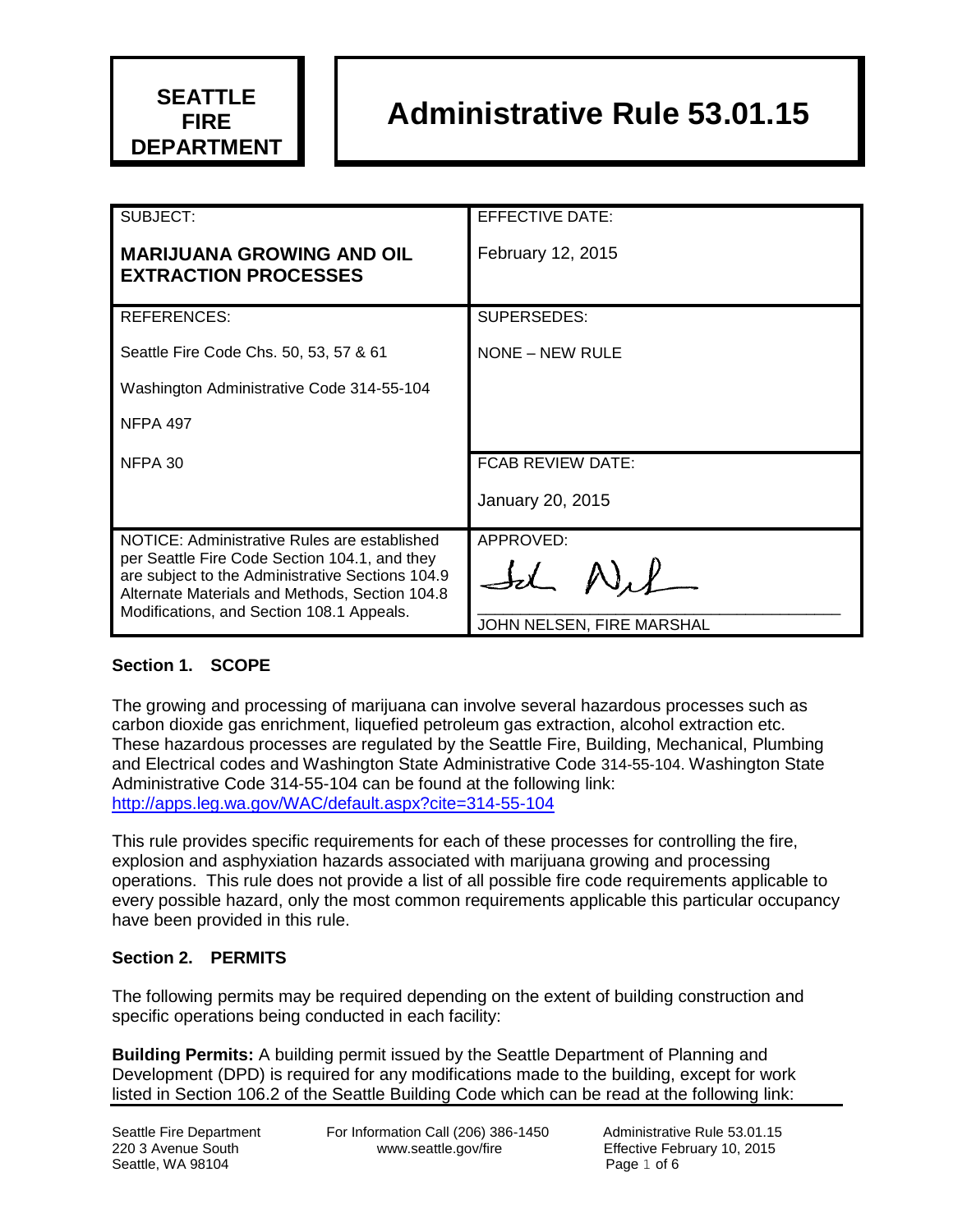<http://www.seattle.gov/dpd/codesrules/codes/building/default.htm>

In addition, if the occupancy of the existing building is other than a F-1 occupancy, a building permit for change of occupancy is required from DPD. Regardless of occupancy changes, if the quantity of hazardous material exceeds the maximum allowable quantities per Ch. 50 of the Seattle Fire Code, the occupancy is required to be Group H and will require the installation of automatic sprinklers in addition to other safety features depending on the specific hazards within the building. Building permit applications can be found at the following link: <http://www.seattle.gov/dpd/permits/applyforapermit/default.htm>

**Electrical Permits:** An electrical permit issued by the DPD is required any time electrical wiring is installed, altered, extended, or connected to any electrical equipment. Electrical permit applications can be found at the following link: <http://www.seattle.gov/dpd/permits/permittypes/electrical/default.htm>

**Mechanical Permits:** A mechanical permit issued by DPD is required for the installation of mechanical equipment such as heating and air condition systems, fume hood and other exhaust systems, and  $CO<sub>2</sub>$  gas generators. Mechanical permit applications can be found at the following link:

<http://www.seattle.gov/dpd/permits/permittypes/mechanical/default.htm>

**Plumbing Permit:** A plumbing permit issued by Public Health – Seattle & King County is required for the installation of gas piping such as LP gas, natural gas,  $CO<sub>2</sub>$  etc. Plumbing permit applications can be found at the following link: <http://www.kingcounty.gov/healthservices/health/ehs/portal.aspx>

**Pressure Vessel Permit:** A pressure vessel permit issued by DPD is required for unfired pressure vessels (such as  $CO<sub>2</sub>$  extraction equipment) that operate at pressures greater than 250 psi or with a volume greater than 5 cubic feet. Pressure vessel permit applications can be found at the following link:

<http://www.seattle.gov/dpd/permits/permittypes/boilerpressurevessel/default.htm>

**Fire Department Permits:** Hazardous material operational permits issued by Seattle Fire Department are required when the quantity of material in storage or use meets or exceeds the amounts shown in the following table:

#### **MATERIAL PERMIT AMOUNT**

| LP gases (propane, butane, isobutane etc.) | Any amount                          |
|--------------------------------------------|-------------------------------------|
| Flammable liquids                          | 5 gallons indoor/10 gallons outdoor |
| Simple Inert Gas (Carbon Dioxide)          | 6,000 cu.ft./686 gallons            |

Fire department permit applications can be found at the following link: <http://www.seattle.gov/fire/FMO/permits/permits.htm>

#### **Section 3. CARBON DIOXIDE (CO2) GAS ENRICHMENT SYSTEMS**

**CO<sub>2</sub>** Generation Methods: There are a variety of methods used to generate CO<sub>2</sub>, including natural gas and LP gas fueled generators, dry ice, fermentation methods, distribution of gas from portable or fixed tanks and cylinders, etc. The use of heaters designed for outdoor use to generate  $CO<sub>2</sub>$  is prohibited.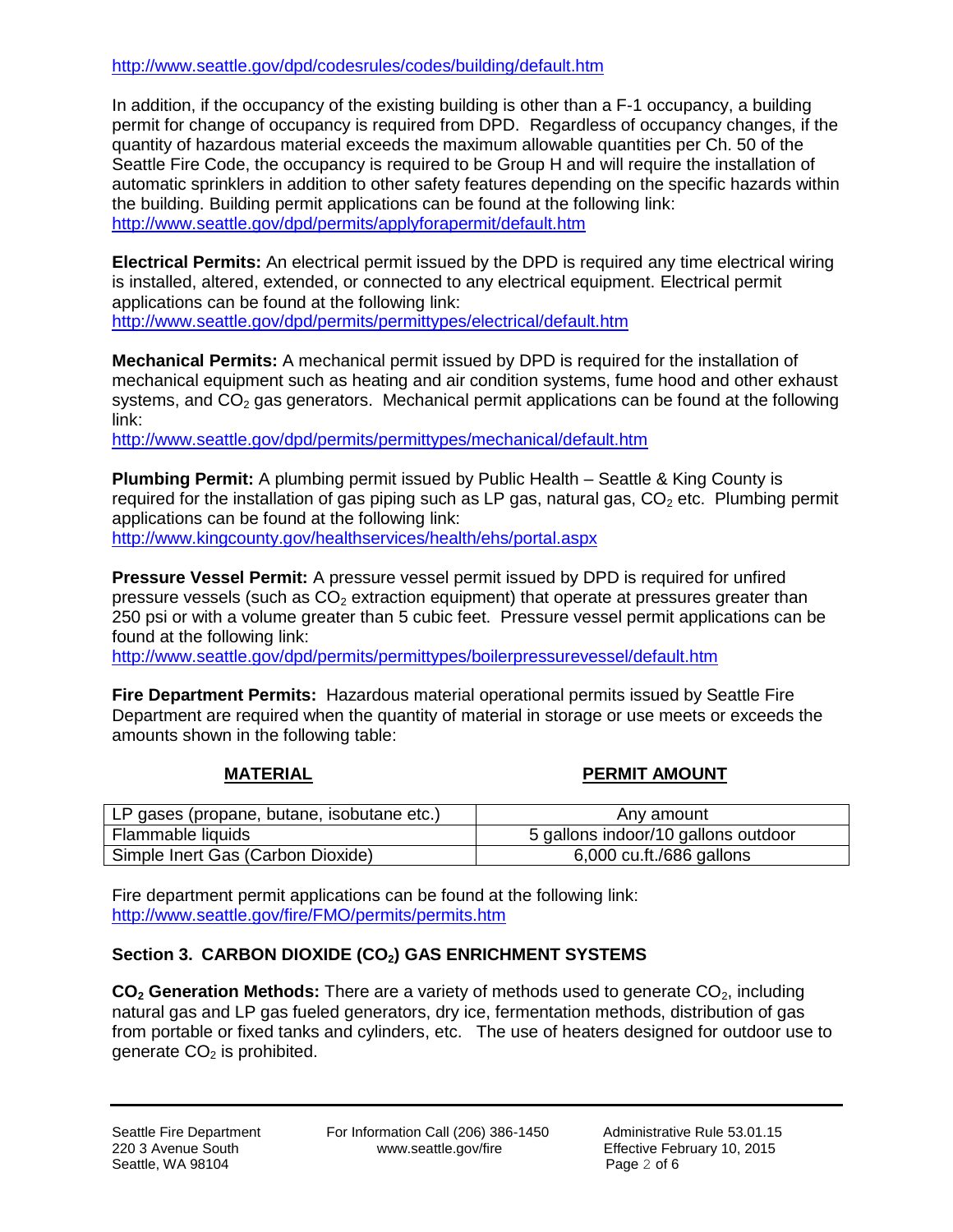**CO<sub>2</sub> Control System:** Any area or room where CO<sub>2</sub> gas is discharged or generated shall be provided with a control system that utilizes  $CO<sub>2</sub>$  sensor(s) and limits the  $CO<sub>2</sub>$  levels to a maximum of 5,000 ppm.

 $CO<sub>2</sub>$  **Alarm System:** Any room or area within a building where  $CO<sub>2</sub>$  is stored or where  $CO<sub>2</sub>$  gas is discharged shall be provided with a  $CO<sub>2</sub>$  alarm system. The alarm system shall consist of continuous gas detection that activates a local alarm within the room or area and on the outside of the entrance to each area when  $CO<sub>2</sub>$  accumulations reach 5,000 ppm. In addition, the alarm shall be transmitted to an on-site location that is staffed by trained personnel.

**Signs:** Signage shall be provided on the exterior door of each grow cultivation room/area utilizing CO2 and in each room storing CO2 stating:



# **Section 4. PLANT EXTRACTION SYSTEMS USING FLAMMABLE GASES**

**Location:** The storage and use of LP Gas is prohibited in basements.

**Extraction Equipment:** Plant extraction systems are required to be professional grade closed loop extraction systems designed to recover the solvents. The extraction equipment is required to be listed, or alternatively, the design and installation of extraction equipment must be evaluated by a licensed engineer.

For non-listed extraction systems the licensed engineer is required to prepare a report that identifies all applicable standards and verifies the installation meets WAC 314-55-104, all applicable ASME and NFPA Standards for the operating pressures it will be subject to, has pressure relief devices on any trapped gas sections, and that all hoses, fittings, vacuum pumps etc. are compatible with the specific flammable gas used in the equipment.

The engineering report is required as part of the permit application for approval by Seattle Fire Department.

Where closed extraction systems use refrigeration recovery systems, the unit is required to be rated for hydrocarbon refrigerants. Vacuum ovens shall be suitable for use with flammable solvents

The release of LP Gas to the atmosphere is prohibited by Seattle Fire Code.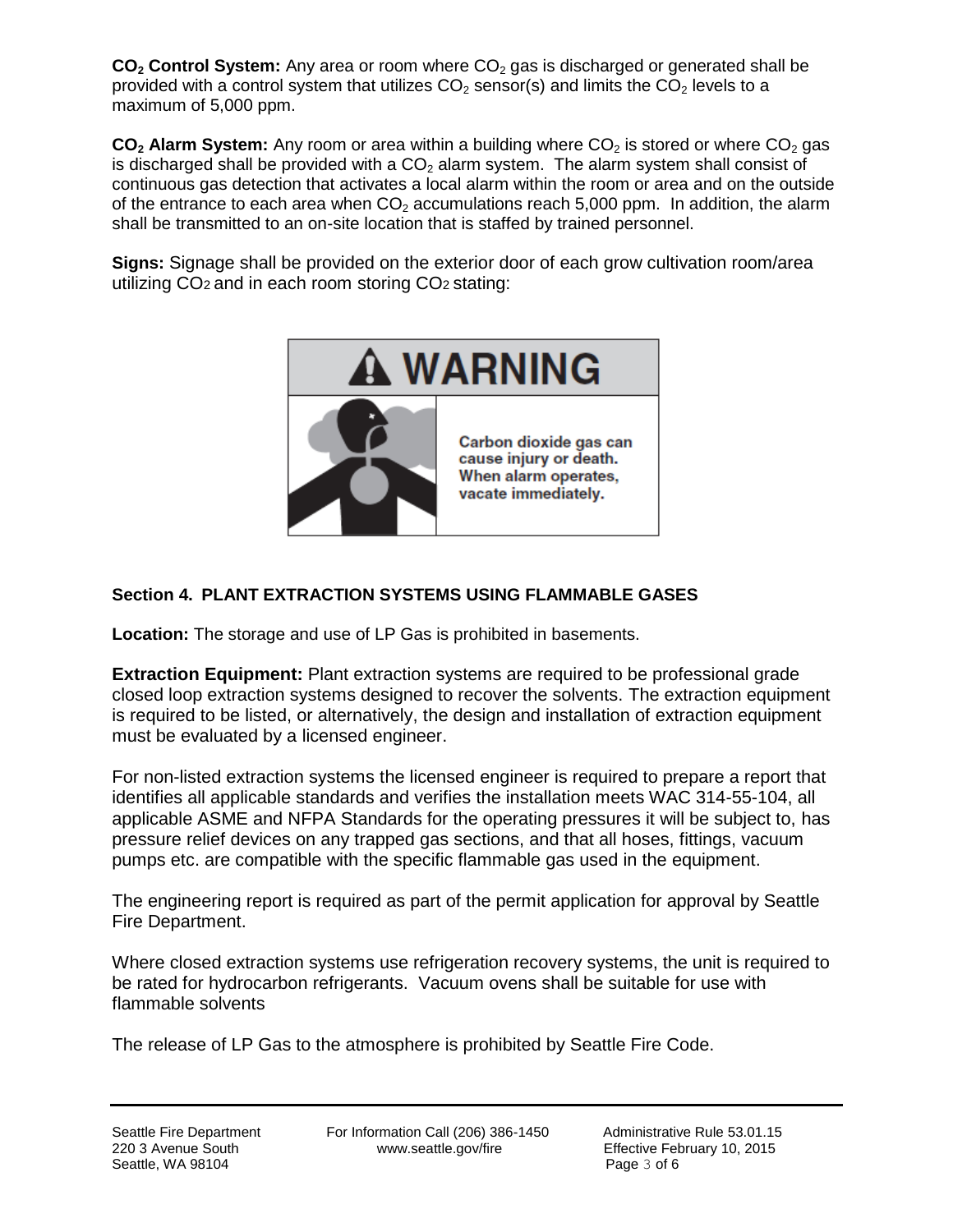Refrigerators and freezers used for the storage of flammable gases are required to be appropriate for use in a location requiring Class I Division 2 electrical.

**Exhaust System:** The room or area where plant extraction is conducted shall be provided with an exhaust system providing a minimum of 6 air changes per hour or 1 cfm/sq.ft. of the room or area. The system shall use explosion-proof or intrinsically safe fans, have air inlets located no more than 3 ft. above floor level, and have supply air in accordance with the Seattle Mechanical Code. The exhaust system shall be interlocked with the extraction system (or other approved interlock), unless Class I Division 2 electrical equipment and appliances are provided as detailed below. In addition to Class I Division 2 electrical, a non-interlocked ventilation system requires an activation switch in the vicinity of the extraction equipment with a sign stating "EXHAUST SYSTEM MUST BE IN OPERATION DURING THE EXTRACTION PROCESS"

**Electrical Systems and Appliances:** Plant extraction rooms or areas that are not provided with an interlocked exhaust system as described above shall be provided with Class I Division 2 electrical. The rated electrical is required to be provided in a zone defined as a 25 feet radius from the extraction equipment at heights between the floor level and 3 feet above the floor. In addition to the 25 feet zone, the Class I Division 2 electrical is also required within a 5 feet radius of the extraction equipment, including above the equipment. Class I Division 2 applies to any appliance in the room as well as electrical installations. Equipment with heated surfaces having a temperature sufficient to ignite vapors shall not be located in locations where Class I Division 2 electrical equipment is required.

**Hydrocarbon Alarm System:** Any room or area where flammable gas extraction is conducted shall be provided with a hydrocarbon alarm system. The system shall include a hydrocarbon detector that activates an alarm throughout the room or area and on the outside of the entrance to such areas when gas concentrations reach 25 percent of the Lower Explosive Limit. In addition, the alarm shall be transmitted to an on-site location that is staffed by trained personnel.

## **Section 5. PLANT EXTRACTION SYSTEMS USING CO<sup>2</sup> GAS**

**Extraction Equipment:** Plant extraction systems are required to be professional grade closed loop extraction systems . The design and installation of the extraction equipment is required to be listed, or alternatively, must be evaluated by a licensed engineer.

For non-listed extraction systems the licensed engineer is required to prepare a report that identifies all applicable standards and verifies the installation meets WAC 314-55-104 and all applicable ASME and NFPA Standards for the operating pressures it will be subject to. The engineering report is required as part of the permit application for approval by Seattle Fire Department.

**CO<sub>2</sub> Alarm System:** The room or area where CO<sub>2</sub> extraction systems are located shall be provided with a  $CO<sub>2</sub>$  alarm system. The alarm system shall consist of continuous gas detection that activates a local alarm within the room or area and on the outside of the entrance to each area when  $CO<sub>2</sub>$  accumulations reach 5,000 ppm. In addition, the alarm shall be transmitted to an on-site location that is staffed by trained personnel

**Signs:** Signage shall be provided on the entry doors to areas or room using CO<sub>2</sub> extraction systems stating: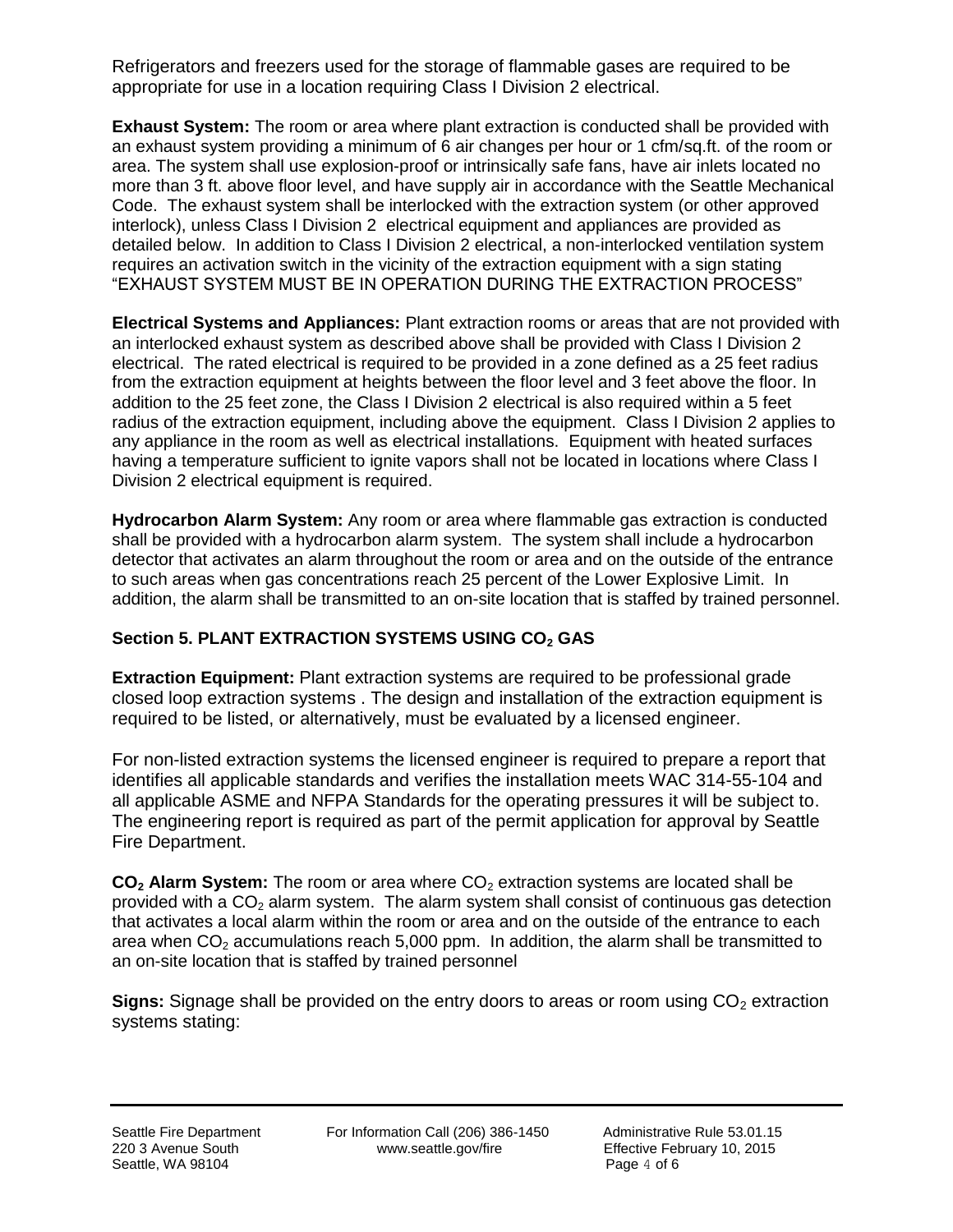

### **Section 6. PLANT EXTRACTION SYSTEMS USING FLAMMABLE LIQUIDS**

**Exhaust System:** Extraction processes using alcohol or other flammable liquids are required to be conducted under a fume hood in accordance with the Seattle Mechanical Code. Alternatively, the room or area can be provided with ventilation and Class 1 Division 2 electrical as detailed below. The room ventilation system shall provide a minimum of 6 air changes per hour or 1 cfm/sq.ft. of the room or area. The system shall use explosion proof or intrinsically safe fans, have air inlets located no more than 3 feet above floor level, and have supply air in accordance with the Seattle Mechanical Code.

**Electrical Systems and Appliances:** Flammable liquid plant extraction operations that are not located under a fume hood as described above shall be provided with Class I Division 2 electrical. The Class I Division 2 electrical is required to be provided in a zone defined as a 25 feet radius from the extraction equipment at heights between the floor level and 3 feet above the floor. In addition to the 25 feet zone, the Class I Division 2 electrical is also required within a 5 feet radius of the extraction equipment, including above the equipment. Class I Division 2 electrical applies to any appliance in the room as well as electrical installations. Equipment with heated surfaces having a temperature sufficient to ignite vapors shall not be located in locations where Class I Division 2 electrical equipment is required. Vacuum ovens shall be suitable for use with flammable solvents

#### **Section 7. GENERAL FIRE CODE REQUIREMENTS**

**Electrical:** The use of extension cords is prohibited as an alternative to permanent wiring. Extension cords are only permitted serve as temporary wiring for portable appliances other than electric heaters. Portable electric heaters are required to be plugged directly into an outlet.

Flexible cables, including power cables between ballast and lamps, shall be supported in accordance with the Seattle Electrical Code so that there is no tension at the connection to the ballast from the weight of the cable.

**Flammable liquid storage and handling:** Quantities of flammable and combustible liquids in excess of 10 gallons shall be stored in flammable liquid storage cabinets meeting the requirements of Seattle Fire Code Section 5704.3.2.

Class I liquids (such as ethanol) shall be transferred by one of the following methods:

- From original shipping containers with a capacity of 5.3 gallons or less,
- From safety cans meeting UL30,